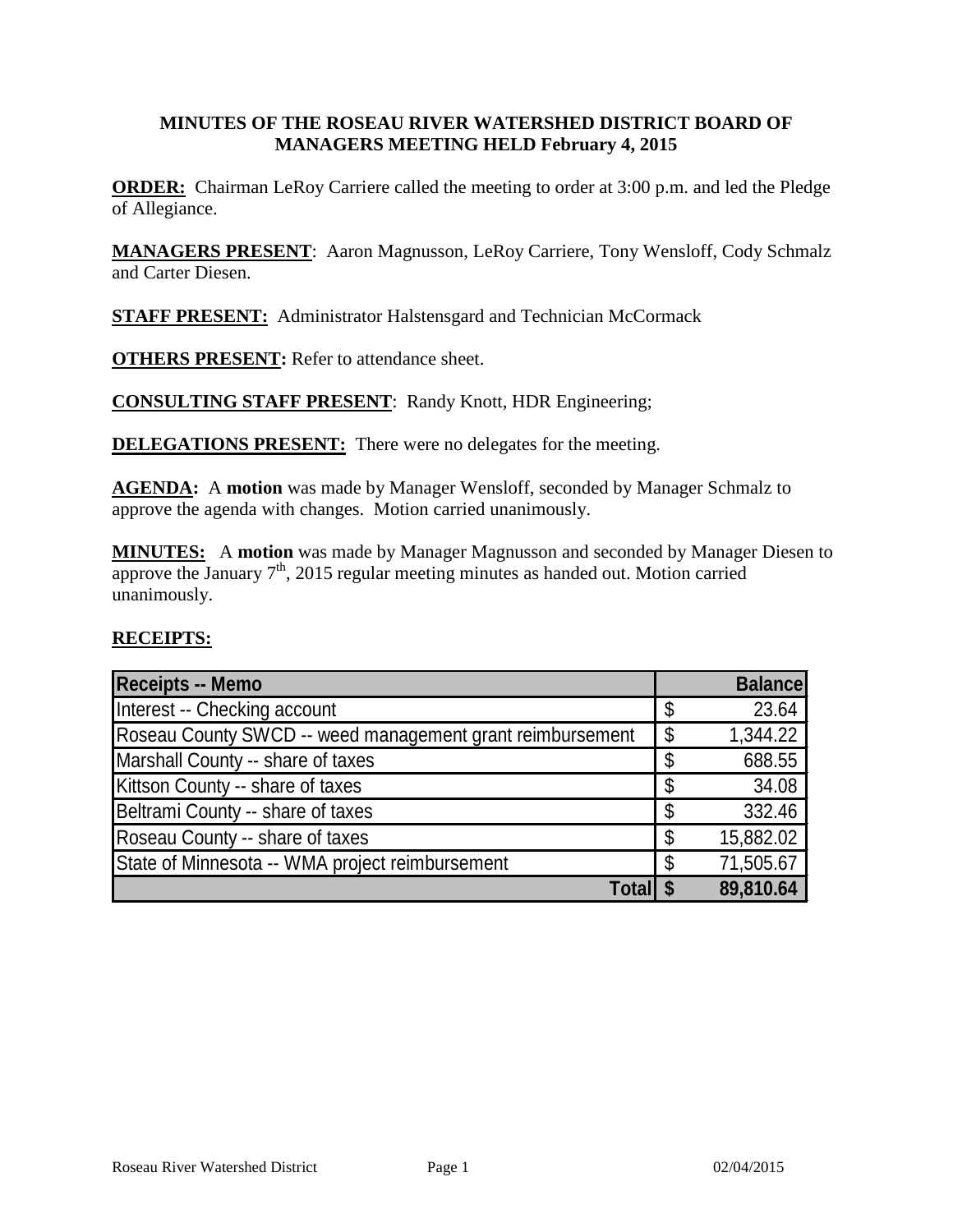| <b>Bills</b>                                                           | <b>Amount</b>            |           |
|------------------------------------------------------------------------|--------------------------|-----------|
| Tracy Halstensgard -- wages                                            | \$                       | 4,012.22  |
| Torin McCormack -- wages                                               | \$                       | 4,080.22  |
| Tracy Halstensgard -- mileage & reimbursements                         | \$                       | 486.68    |
| Torin McCormack -- mileage & reimbursements                            | $\overline{\mathcal{S}}$ | 236.73    |
| LeRoy Carriere -- meetings & expense                                   | $\overline{\$}$          | 92.35     |
| Carter Diesen -- meetings & expense                                    | \$                       | 295.45    |
| Aaron Magnusson -- meetins & expense                                   | \$                       | 108.45    |
| Cody Schmalz -- meetings & expense                                     | \$                       | 220.07    |
| Tony Wensloff -- meetins & expense                                     | $\overline{\mathcal{S}}$ | 393.16    |
| PERA -- employer / employee contribution                               | \$                       | 1,371.48  |
| Internal Revenue Service -- withholding                                | $\overline{\mathcal{S}}$ | 3,067.16  |
| Sjobergs TV -- internet access                                         | \$                       | 48.69     |
| Marco -- copier maintenance                                            | $\overline{\$}$          | 44.89     |
| Roseau Times-Region -- notice                                          | \$                       | 49.55     |
| Minnesota Energy -- natural gas bill                                   | $\overline{\$}$          | 206.93    |
| CenturyLink -- phone service                                           | $\overline{\$}$          | 109.75    |
| City of Roseau -- utilities                                            | \$                       | 623.26    |
| Houston Engineering -- Beltrami PTServices 9-15-14 through 1-11-15     | $\overline{\mathcal{S}}$ | 6,584.30  |
| HDR engineering -- December invoices                                   | \$                       |           |
| RRWMA - \$5,586.13; Lake Bottom - \$9,532.96;                          | $\overline{\$}$          | 15,119.09 |
| reliable office supply -- ink                                          | \$                       | 119.12    |
| Subway -- meal for CAC meeting                                         | $\overline{\mathbf{S}}$  | 74.81     |
| Scott's True Value -- cleaning supplies                                | $\overline{\$}$          | 35.32     |
| Cardmember Service --                                                  | $\overline{\mathcal{S}}$ | 77.53     |
| Jon Schauer, DBA Consulting unliminted -- QuickBooks Consulting        | $\overline{\$}$          | 2,307.77  |
| Thomson Reuters - West -- law book                                     | $\overline{\$}$          | 100.46    |
| Roseau Bakery -- rolls                                                 | \$                       | 33.97     |
| Pemberton, Sorlie, Rufer & Kershner law firm -- confering w/ Cty atty. | \$                       | 303.00    |
| North Pine Services -- cleaning SD 51                                  | \$                       | 19,695.75 |
| Postmaster -- stamps                                                   | \$                       | 98.00     |
| SFM -- Workers' comp insurance                                         | $\overline{\$}$          | 473.00    |
| Subway -- meal for PT meeting                                          | \$                       | 74.81     |
| Total \$                                                               |                          | 60,543.97 |

**BILLS:** A motion was made by Manager Magnusson to pay the normal monthly bills as discussed, seconded by Manager Wensloff. Motion carried unanimous.

**DELEGATIONS:** There were no delegates for this meeting.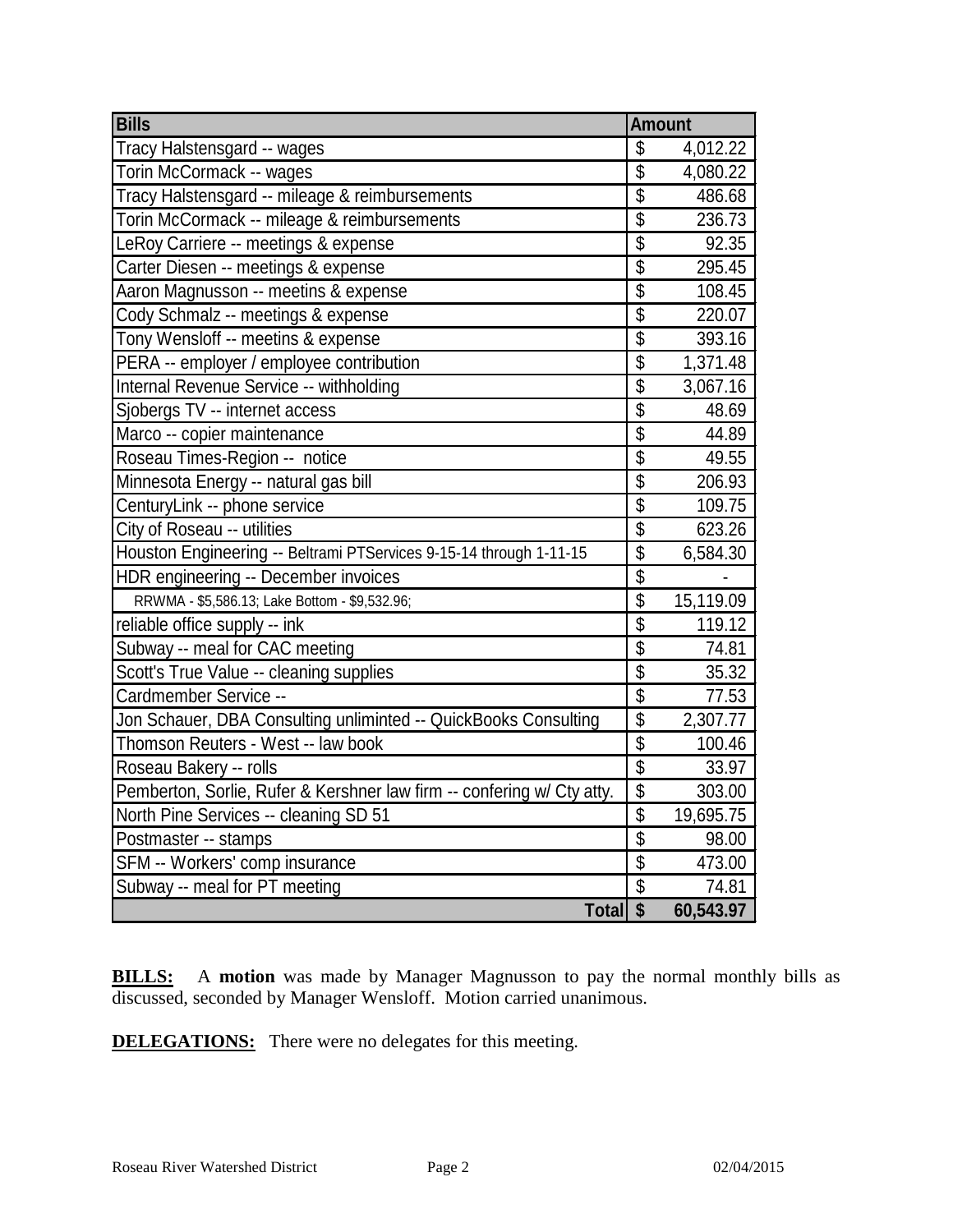# **PERMITS:**

After discussion on Permit #14-42 (Ardmore Haugen), a **motion** was made by Manager Magnusson, seconded by Manager Diesen to approve the permit. Motion carried unanimously.

The Board discussed Permit #15-01 (Mike Jorgenson). The permit was tabled. District staff will draft a letter to the applicant informing them of the District's ag diking rules.

## **PROJECTS:**

Lake Bottom: Administrator Halstensgard updated the Board on Concurrence Point 1 submittal. Various project scenarios will be presented to the PT at the meeting on Feb.  $19<sup>th</sup>$ .

Ditch 8: The Board discussed different components of the work being discussed, the legal options available and which parties would be responsible for the cost of proposed work. Manager Magnusson will talk to Christianson concerning cost sharing. Administrator Halstensgard will work on a draft policy for after-the-fact and/or unpermitted activities.

### **RRWMB**:

- Brief Paper #3 discussion
- Reorganization of the Board

# **ADMINISTRATIVE REPORT:**

- A **motion** was made by Manager Magnusson to have Managers Schmalz and Carriere be the signatories for the RRIW checking account at Border State Bank, seconded by Manager Diesen. Motion carried unanimously.
- A **motion** was made by Manager Wensloff to have Managers Magnusson sign the Audit Statement of Understanding, seconded by Manager Schmalz. Motion carried unanimously.
- MAWD Legislative Days packet
- March Conference
- RRV administrator meeting
- Project Readiness form update
- CAC meeting scheduled for February  $11^{th}$ , 2015. The board added Miles Hogenson, Roseau County Trailblazers; Kari Millner, landowner; Amy Brateng, landowner, seed sales, to the list of members. Cary Hernandez, MPCA will be giving a presentation to the CAC on the WRAPS process.
- There was discussion on purchase of new board chairs.
- Networking of office computers.

# **TECHNICAL REPORT:**

- Norland gate vandalism issue
- State Ditch #51 debris removal update
- PTMApp Workshop participation Technician McCormack was asked to participate in a workgroup as 1 of 2 representatives from the valley.
- Envirothon judging
- A **motion** was made by Manager Magnusson seconded by Manager Wensloff to file the easement at the courthouse for the Norland project as outlined in of the COE Permit. Motion carried unanimously.